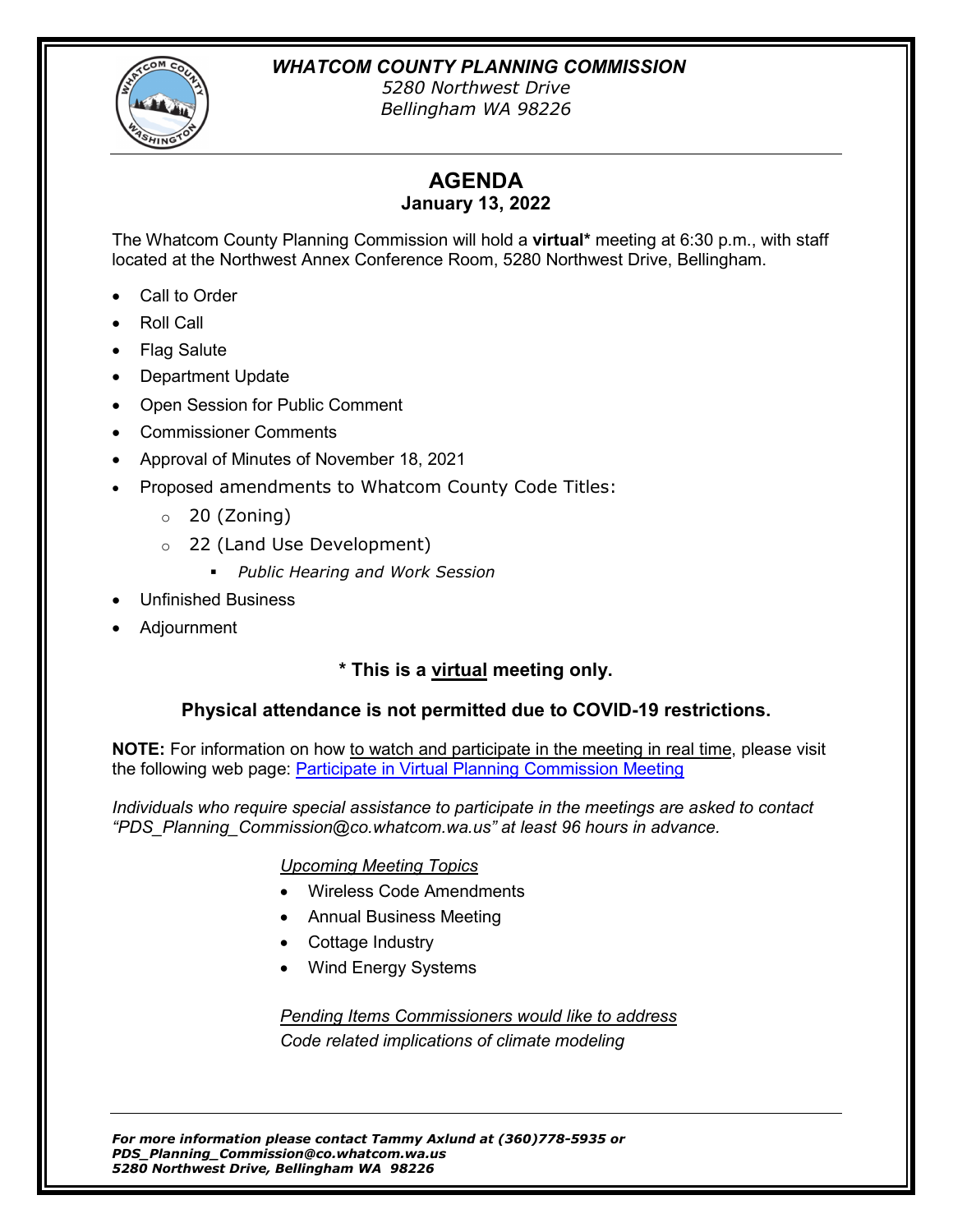

#### **RECORD OF PROCEEDINGS OF THE WHATCOM COUNTY PLANNING COMMISSION November 18, 2021**

Public Hearing and Work Session 1 and 2008 1 and 2008 1 and 2008 1 and 2008 1 and 2008 1 and 2008 1 and 2008 1  $\sim$  1

- **Call to Order**
- The virtual meeting was called to order by Whatcom County Planning Commission
- Chair, Kelvin Barton at 6:32 p.m.
- **Roll Call**
- **Present:** Robert Bartel, Kelvin Barton, Atul Deshmane, Jim Hansen, Stephen Jackson,
- Kimberley Lund, Natalie McClendon
- **Absent:** Jon Maberry, Dominic Moceri
- **Staff Present:** Josh Fleischmann and Tammy Axlund

# **Department Update**

- Mark Personius, Director of Planning and Development Services (PDS), was not
- available to provide an update.
- **Open Session Public Comment**
- There was no public comment.

# **Commissioner Comments**

- Commissioner Deshmane disclosed that Penny Friedman called him and that she
- stayed at his house as a tenant for approximately a year. They have stayed in touch.
- He offered to recuse himself from the vote regarding her property if the other
- commissioners wished him to do so.
- Commissioner McClendon announced that her second full term ends at the end of
- January 2022, and there will be a position open in District 5. She is moving out of the
- county in January, and may do her last meeting remotely from her new location.
- Commissioner Barton referred to a motion chart and reminded commissioners that
- when they need more information on a topic, they may use the motion to "postpone to
- a certain time." This will postpone the topic to a future meeting, so it is not dropped,
- but allows for time to obtain more information.
- **Approval of Meeting Minutes**

# Timestamp: 14:12

- *Commissioner Bartel moved to approve the meeting minutes from October 28, 2021.*
- 
- **Commissioner Deshmane seconded.**
- **Roll Call Vote: Ayes-Bartel, Barton, Deshmane, Lund, McClendon; Abstain-**
- **32 Jackson (Ayes-5; Nays-0; Abstain-1\*). The motion carried.**<br>33 \*Commissioner Hansen had technical difficulties and joined after the vote.
- \*Commissioner Hansen had technical difficulties and joined after the vote.
- **Proposed Amendments to Open Space Land**
- Timestamp: 18:03
- Josh Fleischmann, Open Space Land Administrator in Planning and Development
- Services (PDS), gave a PowerPoint presentation providing information regarding the
- history of the program and the purpose of the Open Spaces Taxation Act, as well as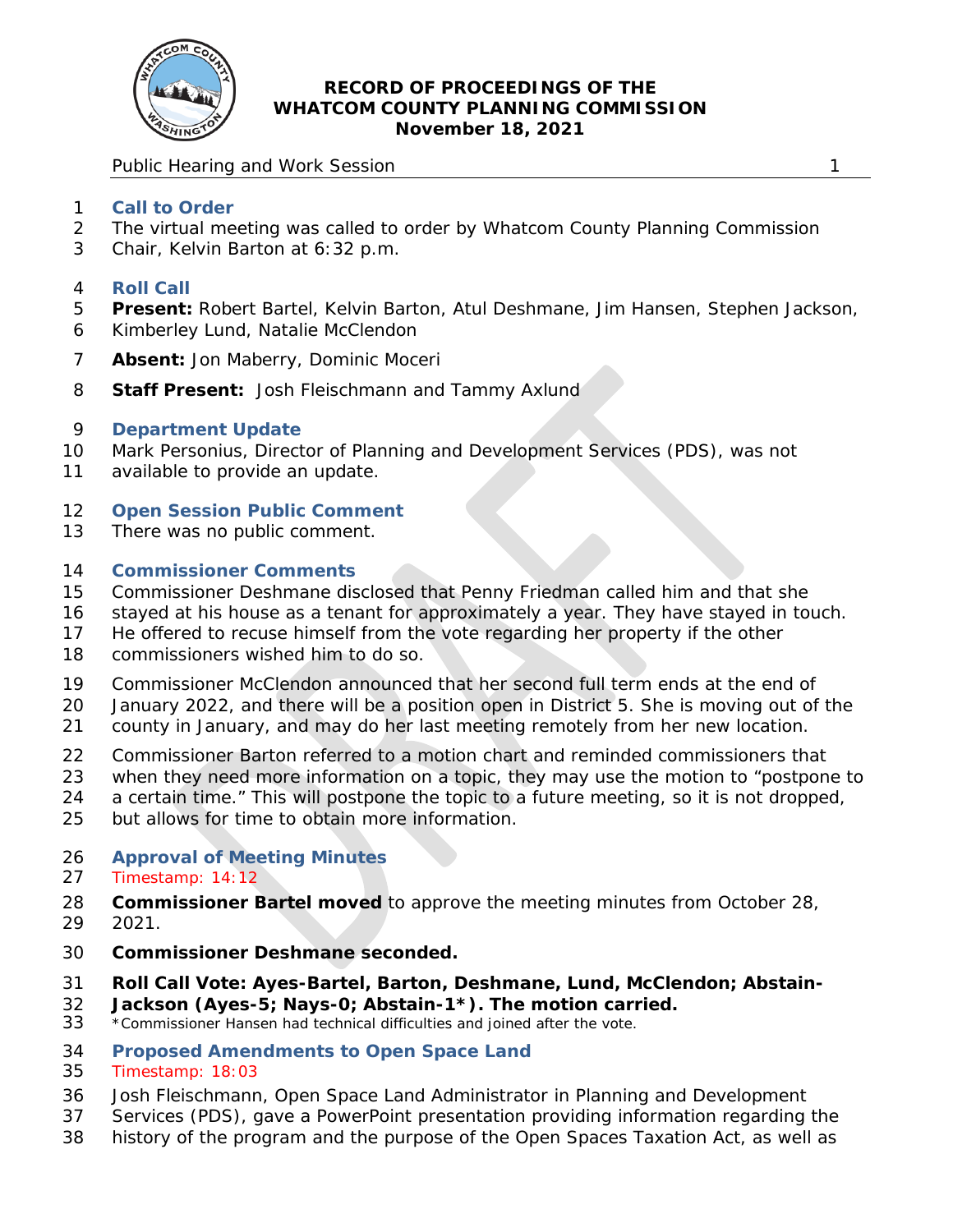

# **RECORD OF PROCEEDINGS OF THE WHATCOM COUNTY PLANNING COMMISSION November 18, 2021**

# Public Hearing and Work Session 2

- open space policy and the public benefit rating system. He then described the merits of the following open space land applications, and answered Commissioners' questions.
- OSP2020-00003: Penny Friedman, parcel #400121192200
- OSP2020-00004: Donald and Barbara Taylor, parcel #390329490363
- OSP2020-00005: Whatcom Land Trust, parcel #400117071051

# **a) Public Hearing and Work Session Regarding Open Space**

- Timestamp: 25:47
- Penny Friedman provided public comment.
- Mr. Fleischmann and Ms. Friedman responded to commissioners' questions.

# Timestamp: 1:10:25

- *Commissioner Bartel moved to recommend reclassification of the Friedman parcel*
- *to County Council for approval.*
- **Commissioner Lund seconded.**
- Commissioners discussed whether to recommend approval for a waiver of open space requirements for this application. No amendment or motion was made in this regard.
- **Roll Call Vote: Ayes-Bartel, Barton, Deshmane, Hansen, Lund, McClendon;**
- **Nays-Jackson;(Ayes-6; Nays-1; Abstain-0). The motion carried.**
- Timestamp: 1:17:26
- Alex Jeffers advised that he would be available to answer questions on behalf of
- Whatcom Land Trust during the work session.
- The Chair closed the public hearing.
- Timestamp: 1:19:08
- *Commissioner Lund moved to accept the reclassification of the Whatcom Land Trust*
- *parcel as recommended by staff.*
- **Commissioner Jackson seconded.**
- **Roll Call Vote: Ayes-Bartel, Barton, Deshmane, Hansen, Jackson, Lund,**
- **McClendon; (Ayes-7; Nays-0; Abstain-0). The motion carried.**

# **Adjournment**

Timestamp:

- The meeting was adjourned at 7:54 p.m.
- Minutes prepared by Tammy Axlund.
- WHATCOM COUNTY PLANNING COMMISSION ATTEST:
- \_\_\_\_\_\_\_\_\_\_\_\_\_\_\_\_\_\_\_\_\_\_\_\_\_\_\_\_\_ \_\_\_\_\_\_\_\_\_\_\_\_\_\_\_\_\_\_\_\_\_\_\_\_\_\_\_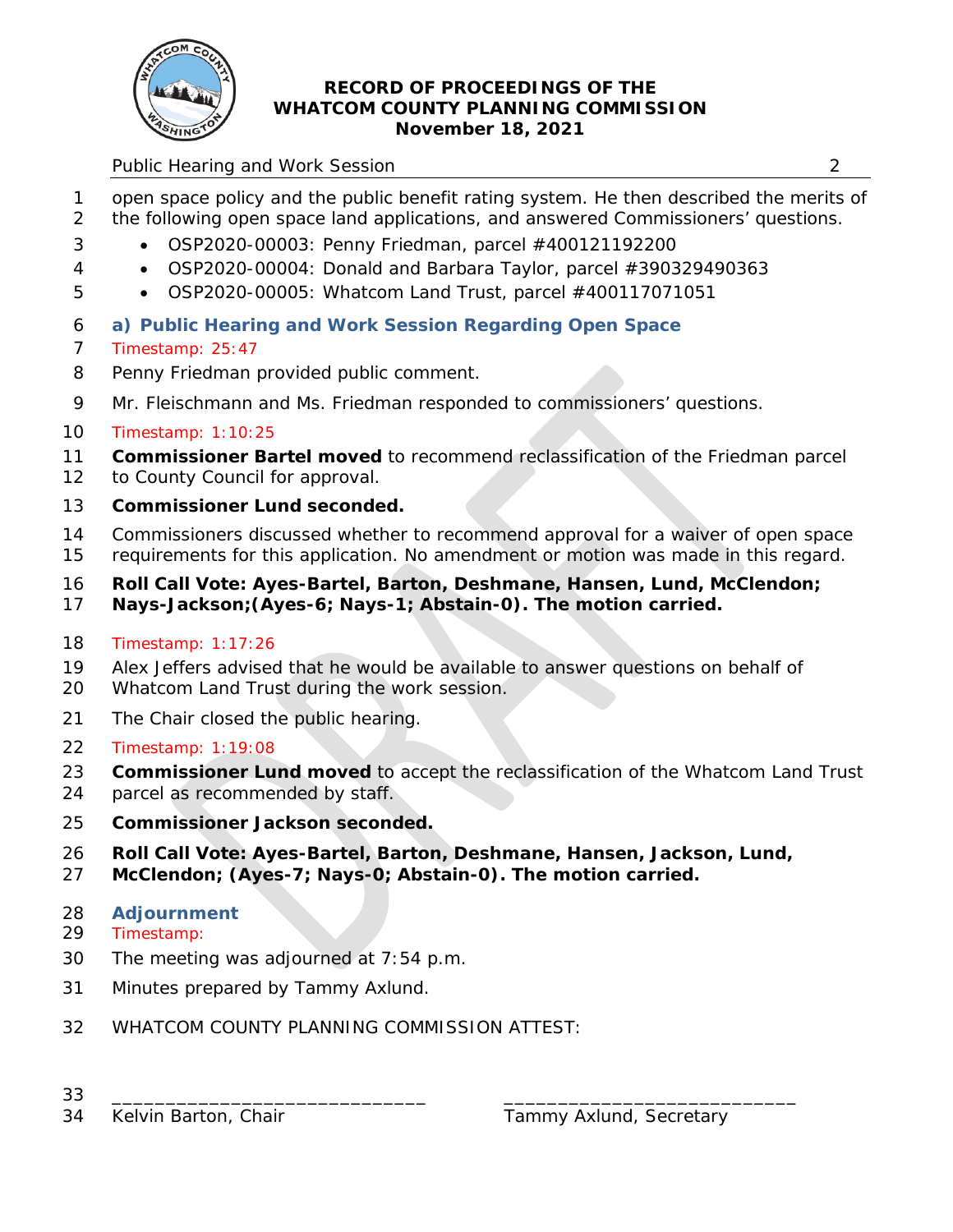# **Whatcom County Planning & Development Services Staff Report**

# **Miscellaneous Code Amendments 2021**

# **I. Background Information**

**File #** PLN2019-00006

**File Name:** Miscellaneous Code Amendments 2021

**Applicants:** Whatcom County Planning and Development Services (PDS)

**Summary of Request:** Proposed amendments to WCC Titles 20 (Zoning) and 22 (Land Use and Development). This is an annual "code scrub," wherein staff proposes amendments to clarify code, fix inconsistencies and grammar, and modify certain policies to a small degree.

**Location:** Countywide.

**Staff Recommendation:** Approve. The amendments are necessary to add clarity to development regulations and procedures, to keep the code up to date, and to fix some inconsistencies.

**Background:** Planning and Development Services annually proposes a series of code amendments to improve unclear wording or procedures, or to correct errors or outdated text. This year's 8 proposed code amendments include such items as well as one proposed policy change.

# **II. Code Amendments**

The proposed code amendments are found in Exhibit A. Please refer to that attachment; explanations are provided therein.

# **III. Comprehensive Plan Evaluation**

The proposed amendments are consistent with Comprehensive Plan's Goal 2D to "Refine the regulatory system to ensure accomplishment of desired land use goals in a fair and equitable manner."

# **IV. Proposed Findings of Fact and Reasons for Action**

Staff recommends the Planning Commission adopt the following findings of fact and reasons for action:

- 1. Whatcom County Planning and Development Services has submitted an application to make various amendments to the Whatcom County Code (WCC) to make corrections, updates, and clarifications.
- 2. A determination of non-significance (DNS) was issued under the State Environmental Policy Act (SEPA) on December 17, 2021.
- 3. Notice of the subject amendment was submitted to the Washington State Department of Commerce on December 10, 2021, for their 60-day review. No comments were received.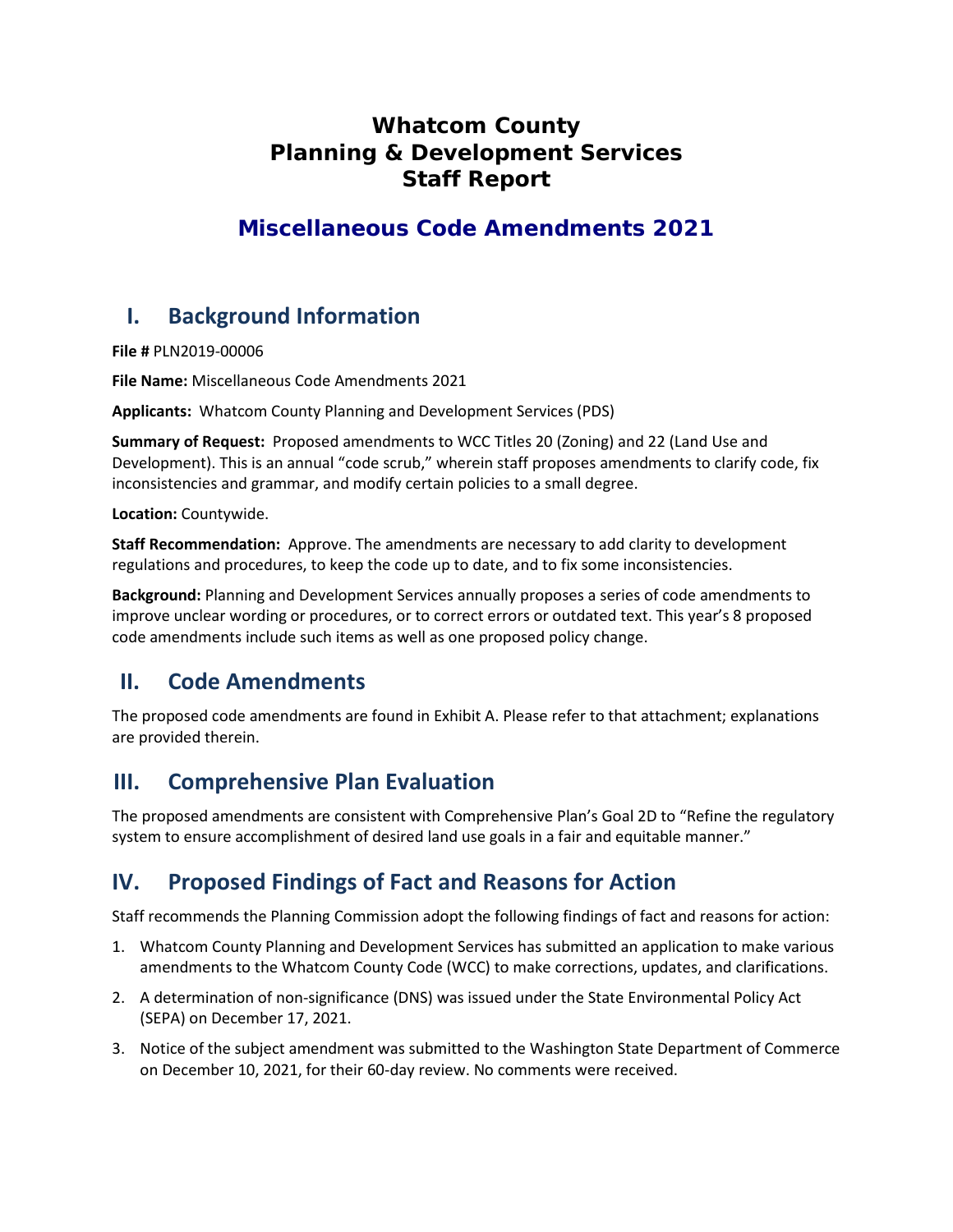- 4. The Planning Commission held a duly noticed public hearing on the proposed amendments on January 13, 2022.
- 5. The County Council held a duly noticed public hearing on the proposed amendments on \_\_\_\_\_\_\_\_\_\_\_, 2022.
- 6. The amendments are consistent with Comprehensive Plan Policy Goal 2D to "refine the regulatory system to ensure accomplishment of desired land use goals in a fair and equitable manner."
- 7. In reference to Exhibit A, Amendment No. 1: The proposed amendments to WCC 20.04.035 only clean up outdated references to certain County departments and divisions.
- 8. In reference to Exhibit A, Amendment No. 2: The proposed amendments to WCC 20.38.060 only fix grammar.
- 9. In reference to Exhibit A, Amendment No. 3: Unlike in other districts the existing lot coverage section of the Rural Forestry district contains both lot coverage rules *and* forestland retention rules. The proposed amendments to WCC 20.42.450 and addition of 20.42.455 would split these concepts into separate sections. Additionally, the current forestland protection regulation allows the 20% limit to be exceeded through a Conditional Use Permit (CUP), which worked fine in the past for the forestry industry when it was more prominent. However as the forestry industry subsides more and more houses are being built in this district, and builders are using the CUP process to clear more forest so as to obtain hilltop views, contrary to the intent of this district. Changing the process for exceeding the 20% clearing limit would require that such applicants show a hardship for doing so (which in some instances may be warranted), which is not a CUP criteria.
- 10. In reference to Exhibit A, Amendment No. 4: The amendments to WCC 20.22.662, 20.24.652, 20.32.652, 20.34.652, 20.36.652, 20.37.651, 20.40.662, 20.42.652, and 20.43.662 would make the mineral lands disclosure requirement of 500 (rather than 300) feet consistent with WCC 14.06.030(B) (Mineral Resource Land – Disclosure), a change Council made in 2003 (ORD2003-061). Though Council updated that section, the revised distance was not carried through to the language in the individual districts, creating an inconsistency. These amendments would rectify that.
- 11. In reference to Exhibit A, Amendment No. 5: The amendment to WCC 20.36.156, 20.40.165, 20.42.157, 20.51.101, 20.59.201, 20.61.051, 20.62.155, 20.66.082, 20.71.221, 20.72.154, and 20.72.204, and the addition of 20.97.004 would standardize the language used for kennels and accessory kennels.
- 12. In reference to Exhibit A, Amendment No. 6: In 2009 via Ord. 2009-034, the Council amended the definitions of and standards for the various types of childcare centers the County allows, and adopted new definitions. However, the previous (then existing) definitions were not deleted. Additionally, Ord. 2009-034 designated family day care homes as an accessory use (in the 9 zones where they were allowed), but failed to remove them as permitted uses, so now they're listed as both in 5 of those zones. Thus, staff proposes to delete family day care homes as a permitted use in those 5 zones, leaving them as an accessory use. Doing this will not change in what districts family day care homes are allowed as an accessory use, as they would still be listed as such in the UR, URM, UR-MX, RR-I, R, TZ, AG, NC, and RGC districts. The deletion of 20.20.059, 20.22.057, 20.24.057, 20.37.056, 20.40.057, and 20.97.052.1 would clean up these inconsistencies.
- 13. In reference to Exhibit A, Amendment No. 7: The amendments to WCC 20.40.254 clarify which general standards apply only to agricultural short plats vs. agricultural boundary line adjustments.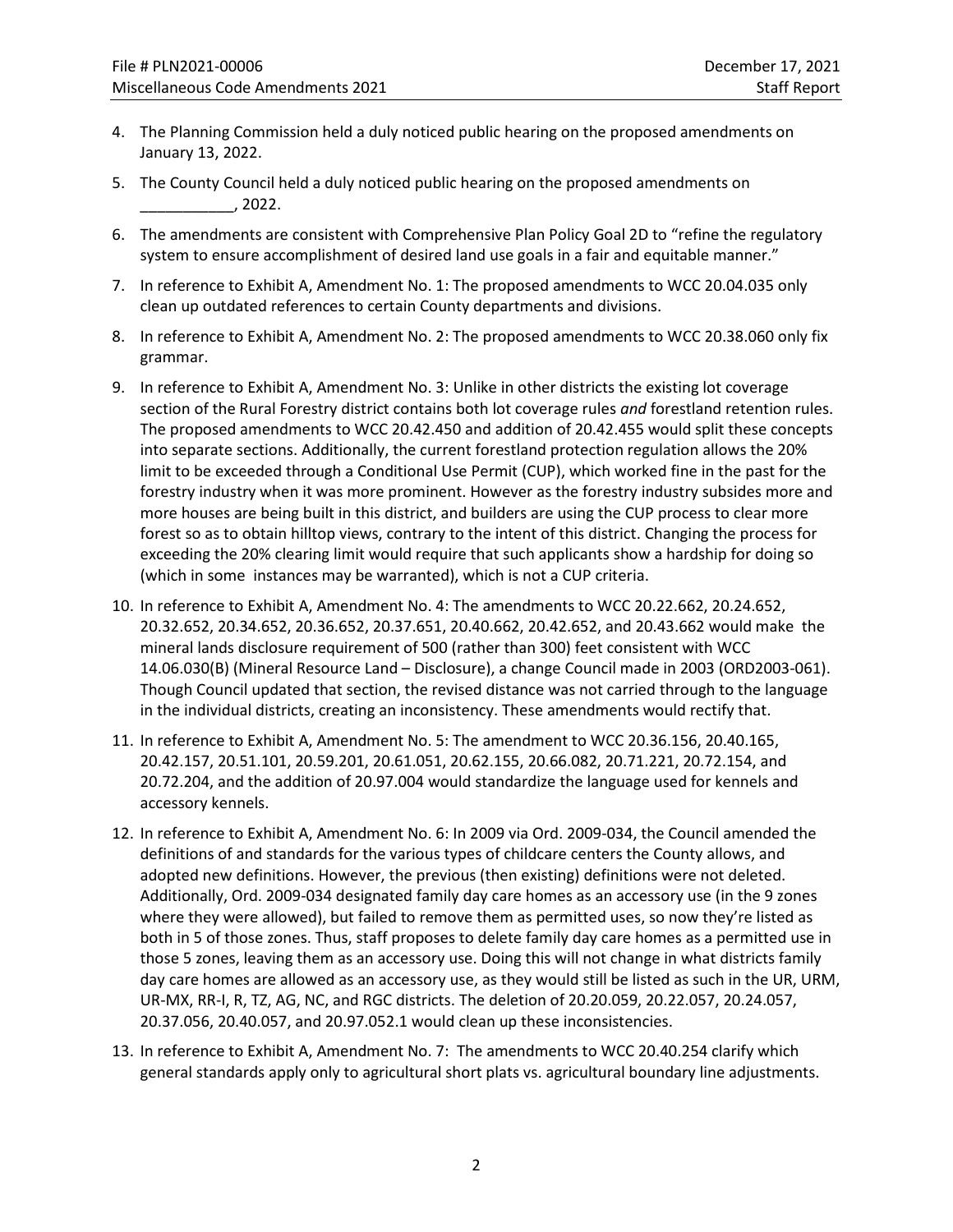14. In reference to Exhibit A, Amendment No. 8: The amendment to WCC 22.05.100(3) clarifies the timeline for applicants to respond to a Notice of Additional Requirements.

# **V. Proposed Conclusions**

- 1. The amendments are the public interest.
- 2. The amendments are consistent with the Whatcom County Comprehensive Plan.

# **VI. Recommendation**

Planning and Development Services recommends the Planning Commission forward the proposed amendments to the County Council with a recommendation of approval.

# **Attachments**

1. Exhibit A – Proposed Code Amendments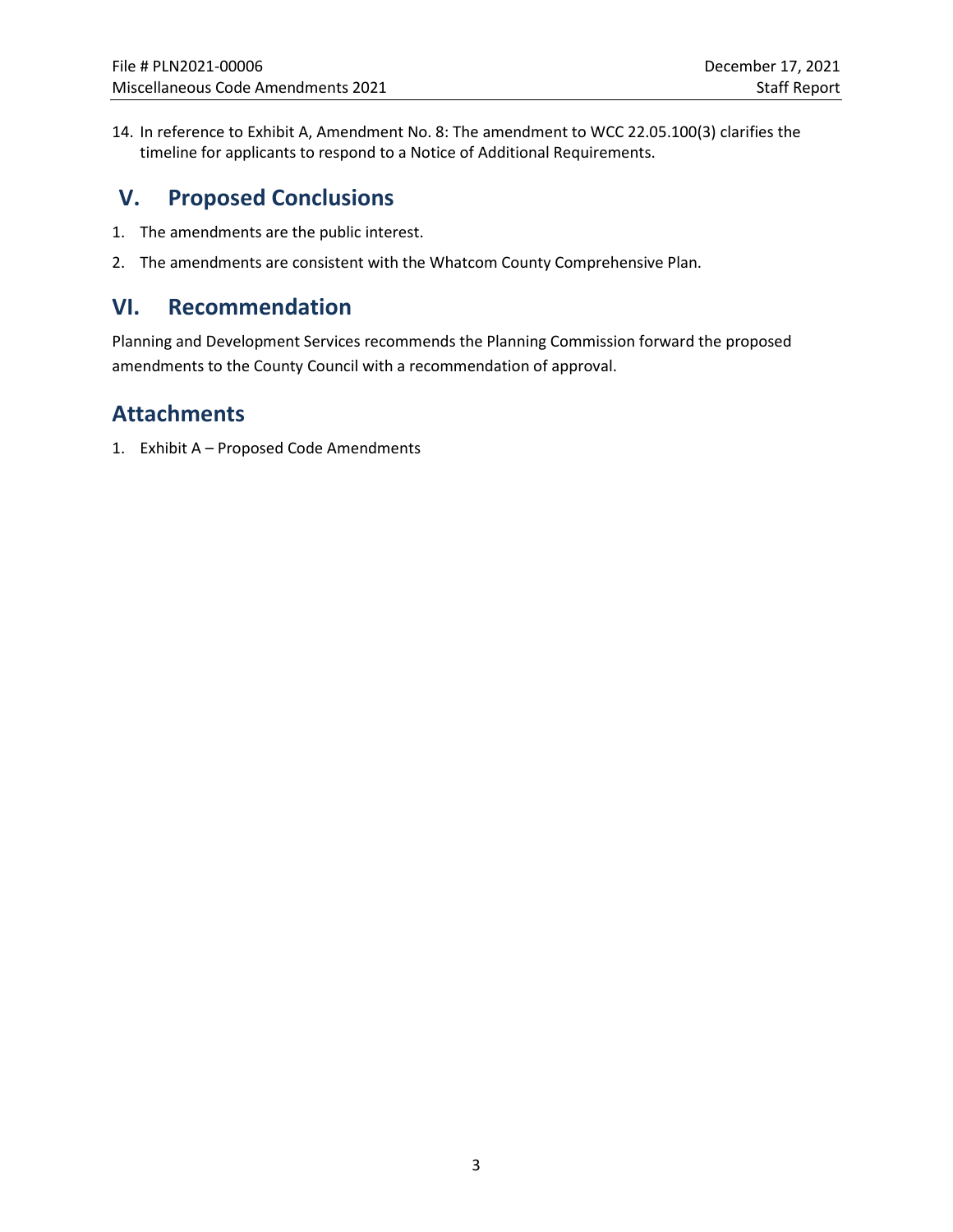# Exhibit A: Proposed Miscellaneous Code Amendments 2021

# **WCC TITLE 20 (ZONING)**

#### **1) Clean-up of Department & Division Names**

This is just clean-up of department and division names.

# **Chapter 20.04 General Provisions**

#### **20.04.035 Administrative responsibilities.**

The land use division of tThe Department of pPlanning and dDevelopment sServices department is responsible for the administration of this  $\overline{t}$  Title. The division, and shall act as a coordinating agent to ensure that the regulatory process is expeditious. In so doing, the Department and shall recognize input provided by other departments and divisions having appropriate expertise, including: the Public Works' division of eEngineering Services division for solid waste, road, drainage, and land alteration; the *fEire* mMarshal for fire-related issues; the Whatcom County **hHealth dDepartment for domestic water**, waste disposal, solid waste, and noise; and the Department's Pplanning dDivision for land use and general site design. All County departments and divisions of county government-shall cooperate fully with the land use division in the exercise of their duties relative to land use controls and regulations.

#### **2) Habitable v. Inhabitable**

This is just a grammatical change. Though "habitable" and "inhabitable" mean the same thing, "habitable" is used more commonly in the code and permitting staff are more used to it. Therefore staff would like to exchange the terms in the below section.

# **Chapter 20.38 Agriculture Protection Overlay**

#### **20.38.060 Development and use standards.**

Subdivisions or segregations for nonagricultural uses shall be clustered. Development on all parcels subject to this section shall follow the requirements below:

(7) Any inhabitable structure within the cluster subdivision shall be set back a minimum of 100 feet, and any accessory or other non-inhabitable structures shall be set back at least 30 feet, from the property line of any parcel that is an APO reserve tract or designated or taxed for agricultural purposes; and

…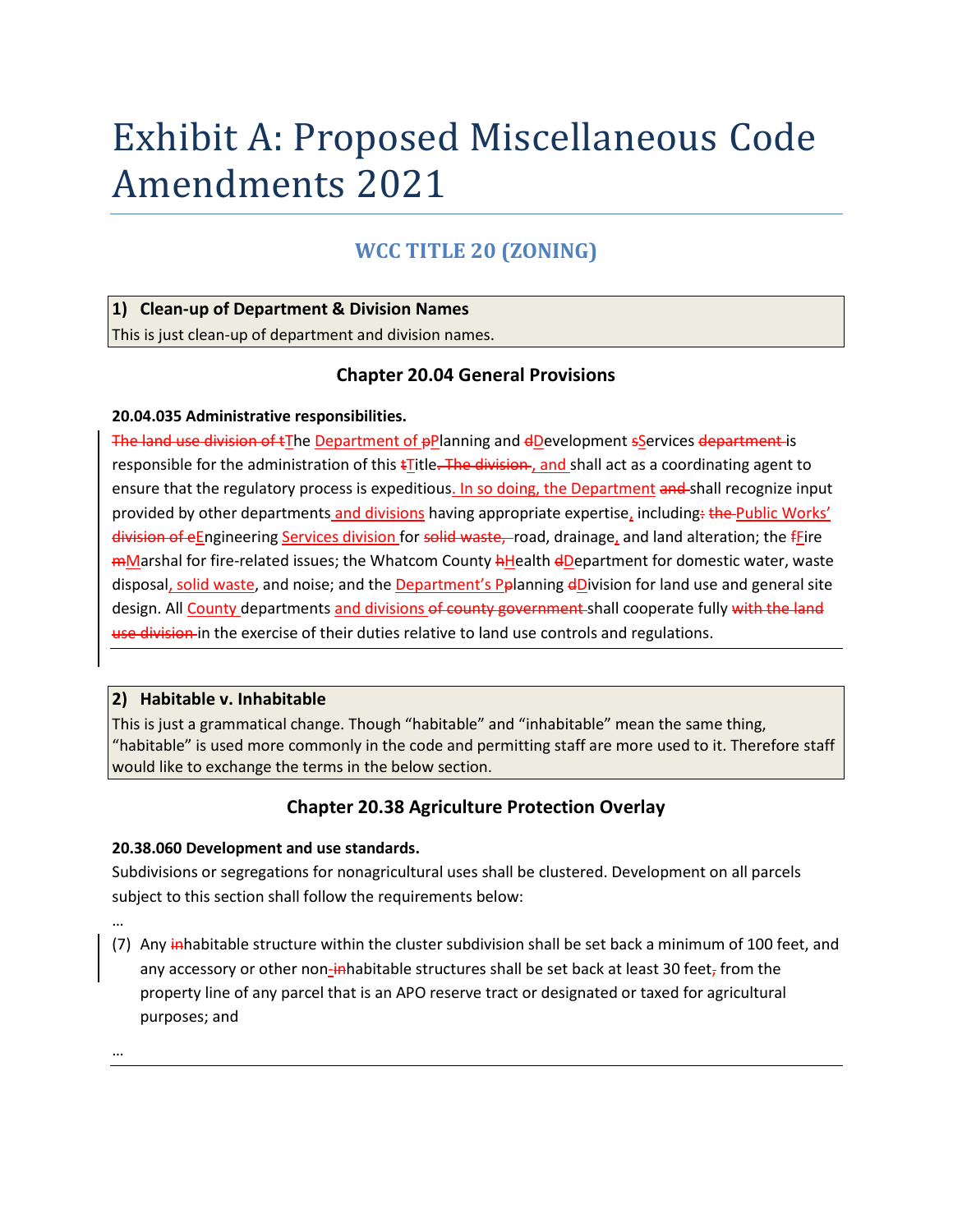# **3) Rural Forestry Lot Coverage (1 POLICY CHANGE)**

 The primary purpose of this district is to implement the forestry designation of the Whatcom County Comprehensive Plan, established pursuant to RCW 36.70A.170, by providing the opportunity for non-industrial landowners to **manage their land for long-term productivity and sustained use of forest resources**. In addition, the district encourages the **management of land for wildlife, aesthetics, and other non-commodity values**. It also provides for uses that are compatible with these activities, while maintaining water quality and soil productivity. Lummi Island Scenic Estates shall be administered under the RR-I zone district regulations. A secondary purpose of this district is **to serve as a holding district within the urban growth area** Comprehensive Plan designations **to allow forestry uses** in the near term **while protecting the area from suburban sprawl and preserving the potential for future urban development**. [WCC 2042.010, emphasis added]

When calculating lot coverage only, areas of roofed structures are included (as shown in the following definition) in all zones except the Rural Forestry district.

#### **20.97.217 Lot coverage.**

 "Lot coverage" means the percent of a lot or parcel which is, or will be, covered by all structures located thereon. Coverage is determined by measuring areas covered by a weather tight roof. For properties within the jurisdiction of the Shoreline Management Program (WCC Title 23), submerged lands and/or tidelands within the boundaries of any waterfront parcel that are located waterward of the ordinary high water mark shall not be used to compute lot coverage.

In Rural Forestry, §20.42.450 indicates that we're to include in the calculation everything that is not in forest product production. This would include roads and other open areas not containing roofed structures; basically anything (but critical areas) not containing forest. Unfortunately the language of §20.42.450 addresses two issues: primarily maintaining forest land but a little about lot coverage.

Staff proposes to break this section into two: One actually addressing lot coverage as it's addressed in other districts (i.e., how much land can be covered in structures), and the other addressing forest land protection (which is what the existing language is primarily about). The proposed lot coverage language is taken from that of the Rural district. The proposed forestland retention language (§20.42.455) comes from the existing "lot coverage" language. This part of the amendment is not a policy change.

However, one policy amendment staff is proposing is to require a variance, rather than a conditional use permit. The current forestland protection regulation allows the 20% limit to be exceeded (up to 35%) through a Conditional Use Permit (CUP), which worked fine in the past for the forestry industry when it was more prominent. However as the forestry industry subsides more and more houses are being built in this district, and builders are using the CUP process to clear more forest so as to obtain hilltop views. This is contrary to the intent of this district, which is for "for nonindustrial landowners to manage their land for long-term productivity and sustained use of forest resources" (§20.42.010). Changing the process for exceeding the 20% clearing limit would require that such applicants show a hardship for doing so (which in some instances may be warranted), which is not a CUP criteria.

Additionally, staff recommends that we get rid of WCC 20.40.900, which contains CUP criteria specific to this zone. The criteria for other CUPs are found in WCC 22.05.026 and are almost identical, with the exception of a few that are already covered by other sections of the code (e.g., stormwater, critical areas, etc.). We find it odd to have different CUP criteria for different zones and believe this is a holdover from days past.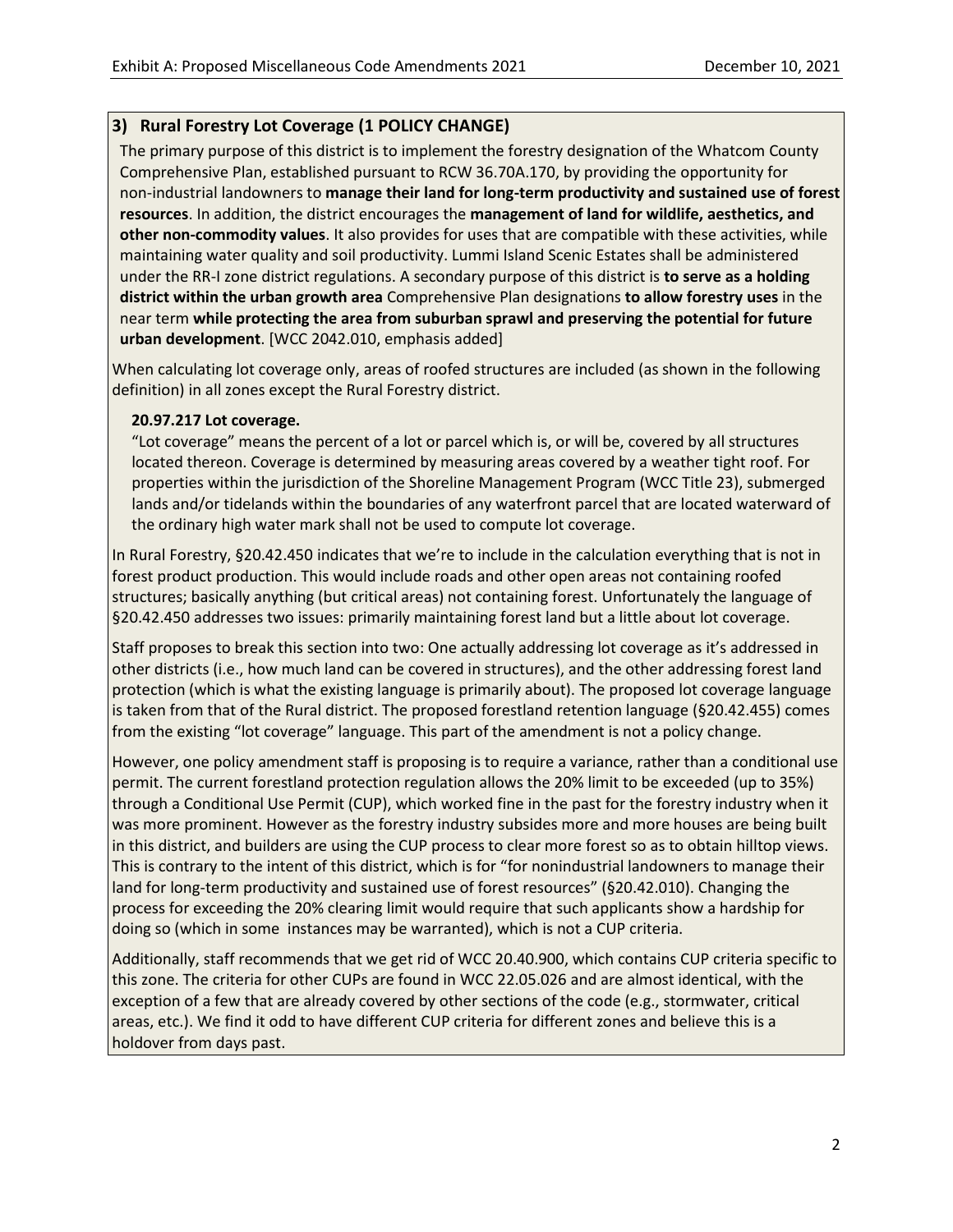# **Chapter 20.42 Rural Forestry (RF) District**

#### **20.42.450 Lot coverage.**

No more than 20 percent of the lot area shall be permanently altered or removed from production of forest products, excluding natural meadows, bogs, surface water and rock outcrops, unless authorized as a conditional use or the planned unit development provision of Chapter 20.85 WCC, in which case no structure or combination of structures, including accessory buildings, shall occupy or cover more than 35 percent of the lot. No structure or combination of structures, except for forest production structures, shall occupy or cover more than 5,000 square feet or 20%, whichever is greater, of the total lot area, not to exceed 25,000 square feet.

#### **20.42.455 Forestland Retention.**

No more than 20% of a lot's area shall be permanently altered or removed from the production of forest products, unless authorized by a variance (WCC 22.05.024) or as a Planned Unit Development (WCC Chapter 20.85), in which case no more than 35% of the lot's area shall be permanently altered or removed from the production of forest products.

#### **20.42.150 Conditional uses.**

The conditional uses listed herein shall be administered pursuant to the applicable provisions of Chapters 20.80 WCC (Supplementary Requirements), and Chapter-22.05 WCC (Project Permit Procedures), 16.08 the Whatcom County (SEPA) Ordinance, and Titles 21 (Land Division Regulations) the Whatcom County Subdivision Ordinance and 23 (the Whatcom County Shoreline Management Program). Applicable conditional use permit criteria are established in the provisions of WCC 20.42.900 and will not be subject to the conditional use criteria provided for in WCC 22.05.026.

…

Editor's Note: The list of conditional uses is not being shown as they are not proposed for amendment.

#### **20.42.900 Conditional use permit criteria.**

**.901** The conditional uses listed in WCC 20.42.150 shall be subject to the following forestry conditional use criteria. Said criteria listed in WCC 20.42.902 shall supersede the criteria listed in WCC 22.05.026.

**.902** Before approving an application for a conditional use permit, the hearing examiner shall ensure that any specific standards of the use district defining the conditional use are fulfilled and shall find adequate evidence showing that the proposed conditional use at the proposed location will:

- (1) Be in accordance with all applicable local and state laws, standards and regulations;
- (2) Be reasonably compatible with the surrounding environment and with the policies of the Whatcom County Comprehensive Plan;
- (3) Not generate traffic in excess of capacity of the public road system at reasonable safety and service levels;
- (4) Not create unreasonable demands for public expenditures to provide services, facilities, or utilities beyond those which are normally required for permitted uses in the Forestry District;
- (5) Provide entrances to public roads or private roads open to public use in accordance with applicable county or state standards;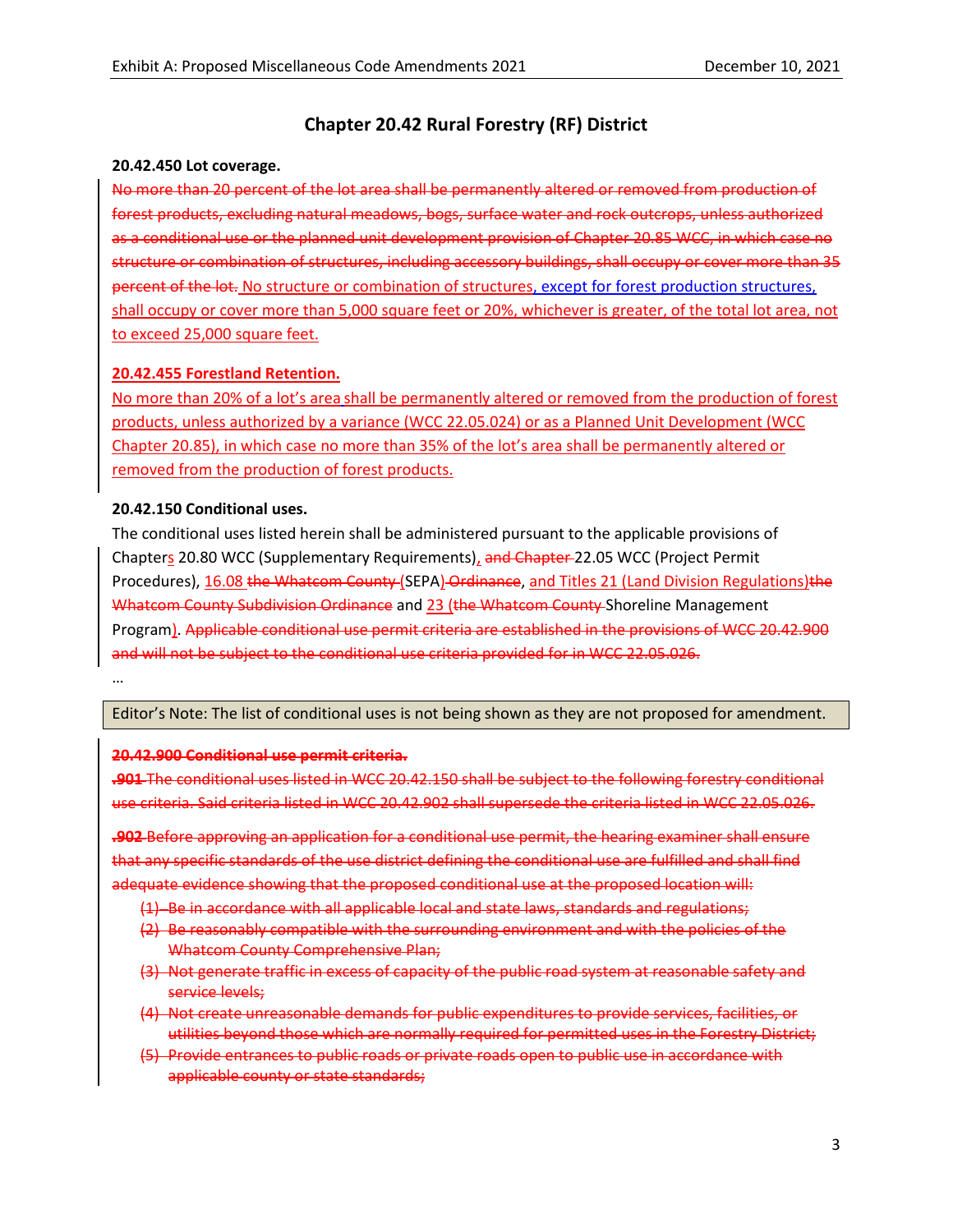- (6) Provide reasonable sound and sight buffering so as not to detract from normal use of surrounding property, public and private roads, and trails open to public use;
- (7) Be located a reasonable distance from areas of actual or potential natural hazard;
- (8) Not unreasonably contribute to actual or potential water quality or quantity problems;
- (9) Be designed to provide reasonable safety from fire hazard;
- (10)Not unreasonably interfere with any territorial or otherwise significant view from surrounding property and public roads;
- (11)Not remove areas of native vegetation which protect shorelines and streambanks from erosion, except as necessary for such uses as culverts, bridges, boat ramps, recreation areas and stream bank stabilization projects; and
- (12)Include reasonable soil erosion plans necessary to prevent soil, organic debris and other pollutants from entering streams, ponds, or lakes.

#### **4) Mineral Lands Notification Distance**

In 2003, Council amended WCC 14.06.030(B) (Mineral Resource Land – Disclosure) to require that upon conveyance of a fee interest in real property or upon the issuance of a discretionary development permit—property owners sign a disclosure acknowledging that the property is within 500 feet of Mineral Resource Lands (it had previously been 300 feet). The purpose of this requirement was "to promote a good neighbor policy between mineral and non-mineral property owners by requiring notification to purchasers and users of property adjacent to or near mine operations of the inherent potential problems associated with such purchase or use." (WCC 14.06.010(B))

There are similar requirements in various zones; however, they all require disclosure if within 300 feet of an MRL. It appears that the change in distance was not updated everywhere (nor mentioned in the ordinance ORD2003-061). Staff would like to rectify this inconsistency, and since ORD2003-061 was the most recent amendment to this policy we proposed to change the distance to 500 feet in each of the Title 20 sections in which this inconsistency is found.

# **Chapter 20.22 Urban Residential – Medium Density (URM) District**

#### **20.22.662 Use of Natural Resources.**

All discretionary project permits for land on or within one-half mile of the area designated as Agriculture, Rural, Commercial Forestry or Rural Forestry or within 300-500 feet of an area designated as Mineral Resource Lands in the Whatcom County Comprehensive Plan, or upon which farm operations are being conducted, shall be subject to the right to farm, right to practice forestry, and mineral land disclosure policies contained in WCC Title 14, Use of Natural Resources.

# **Chapter 20.24 Urban Residential Mixed (UR-MX) District**

#### **20.24.652 Use of Natural Resources.**

All discretionary project permits for land on or within one-half mile of the area designated as Agriculture, Rural, Commercial Forestry or Rural Forestry or within 300-500 feet of an area designated as Mineral Resource Lands in the Whatcom County Comprehensive Plan, or upon which farm operations are being conducted, shall be subject to the right to farm, right to practice forestry, and mineral land disclosure policies contained in WCC Title 14, Use of Natural Resources.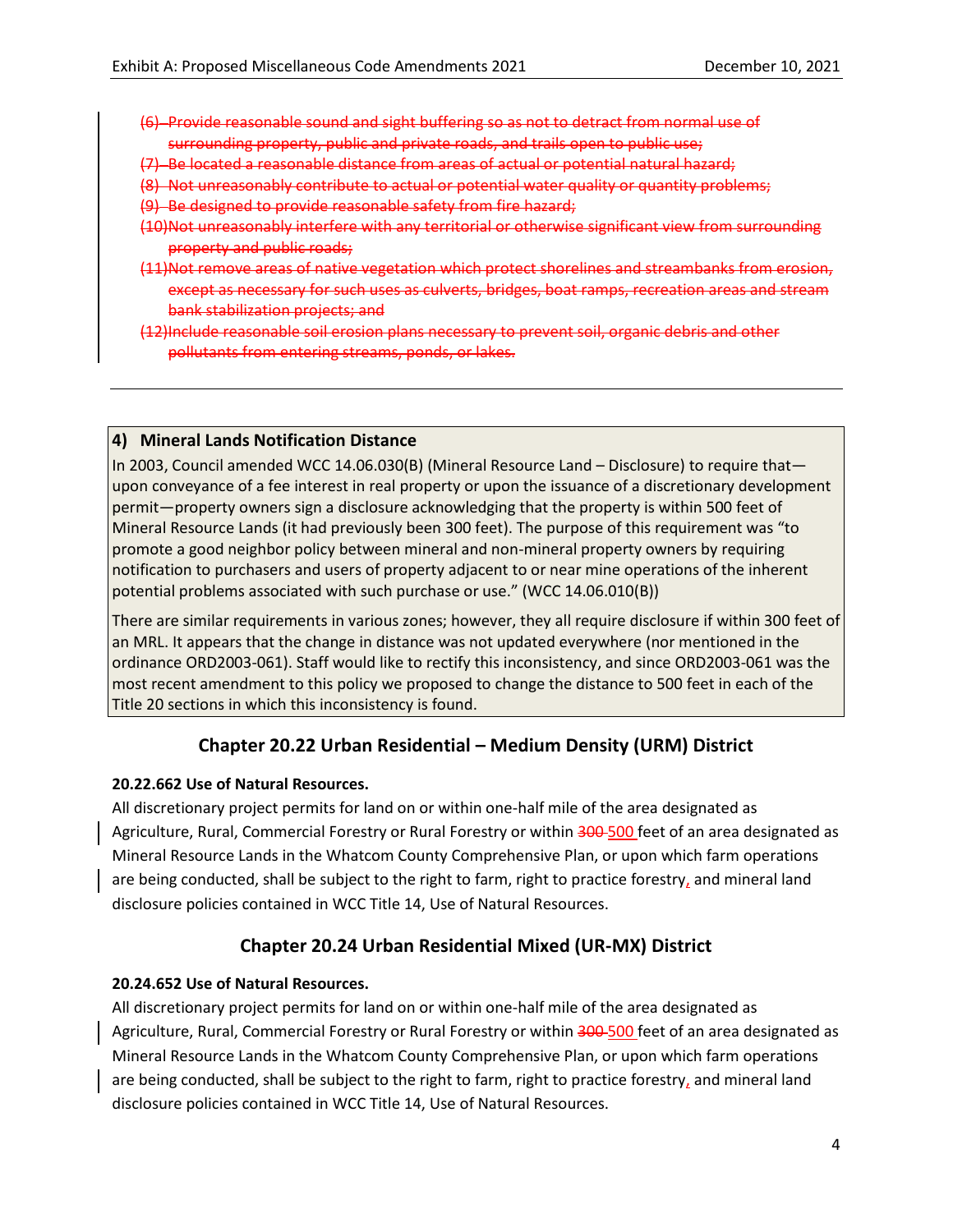# **Chapter 20.32 Residential Rural (RR) District**

## **20.32.652 Use of Natural Resources.**

All discretionary project permits for land on or within one-half mile of the area designated as Agriculture, Rural, Commercial Forestry or Rural Forestry or within 300-500 feet of an area designated as Mineral Resource Lands in the Whatcom County Comprehensive Plan, or upon which farm operations are being conducted, shall be subject to the right to farm, right to practice forestry, and mineral land disclosure policies contained in WCC Title 14, Use of Natural Resources.

# **Chapter 20.34, Rural Residential-Island (RR-I) District**

## **20.34.652 Use of Natural Resources.**

All discretionary project permits for land on or within one-half mile of the area designated as Agriculture, Rural, Commercial Forestry or Rural Forestry or within 300-500 feet of an area designated as Mineral Resource Lands in the Whatcom County Comprehensive Plan, or upon which farm operations are being conducted, shall be subject to the right to farm, right to practice forestry, and mineral land disclosure policies contained in WCC Title 14, Use of Natural Resources.

# **Chapter 20.36 Rural (R) District**

## **20.36.652 Use of Natural Resources.**

All discretionary project permits for land on or within one-half mile of the area designated as Agriculture, Rural, Commercial Forestry or Rural Forestry or within 500 300 feet of an area designated as Mineral Resource Lands in the Whatcom County Comprehensive Plan, or upon which farm operations are being conducted, shall be subject to the right to farm, right to practice forestry, and mineral land disclosure policies contained in WCC Title 14, Use of Natural Resources.

# **Chapter 20.37 Point Roberts Transitional Zone (TZ) District**

# **20.37.651 Use of Natural Resources.**

All discretionary project permits for land on or within one-half mile of an area designated as Rural or within 3500 feet of an area upon which farm operations are being conducted shall be subject to the right to farm, right to practice forestry, and mineral land disclosure policies contained in WCC Title 14, Use of Natural Resources.

# **Chapter 20.40 Agriculture (AG) District**

# **20.40.662 Use of Natural Resources.**

All discretionary project permits for land on or within one-half mile of the area designated as Agriculture, Rural, Commercial Forestry or Rural Forestry or within 500 300 feet of an area designated as Mineral Resource Lands in the Whatcom County Comprehensive Plan, or upon which farm operations are being conducted, shall be subject to the right to farm, right to practice forestry, and mineral land disclosure policies contained in WCC Title 14, Use of Natural Resources.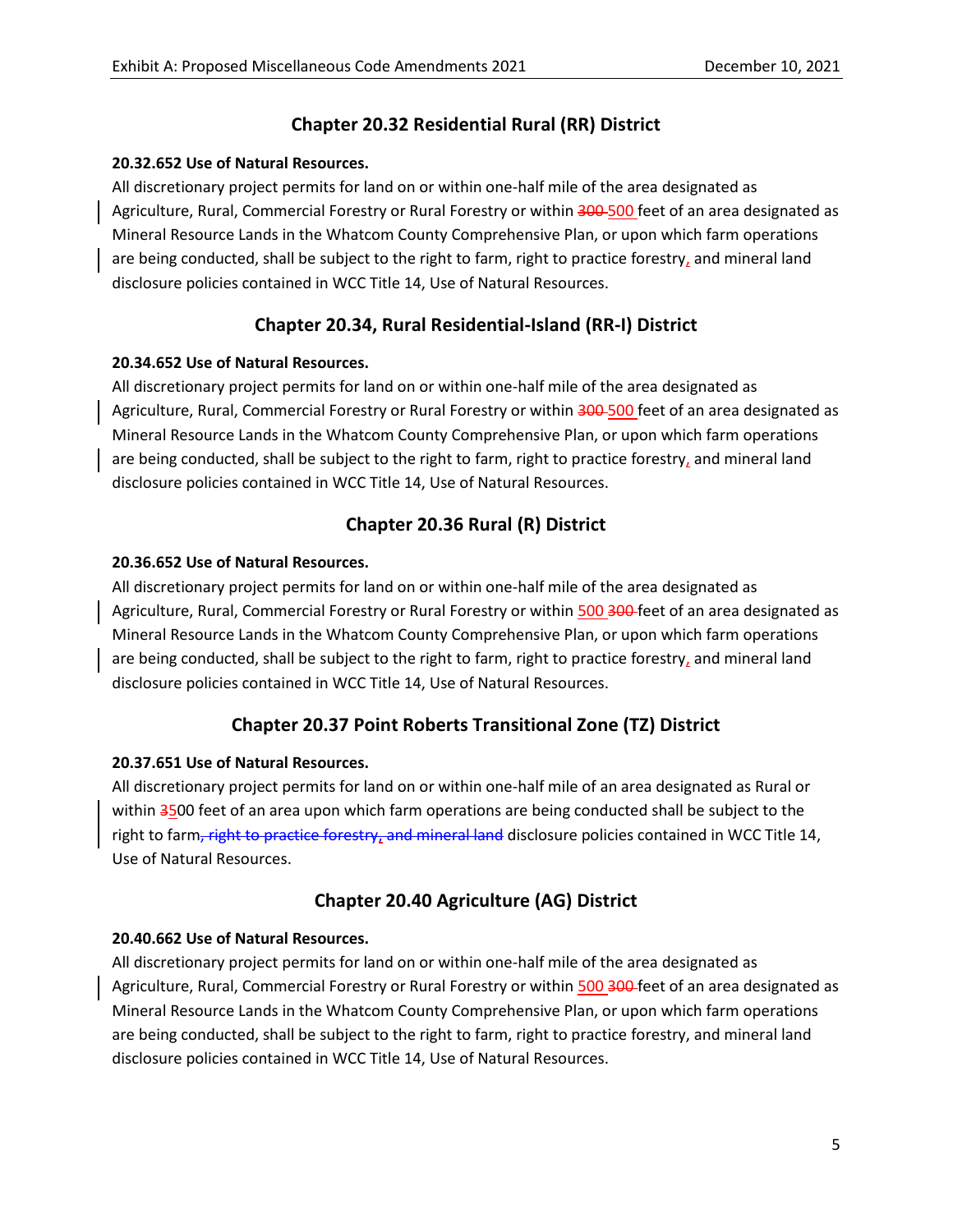# **Chapter 20.42 Rural Forestry (RF) District**

#### **20.42.652 Use of Natural Resources.**

All discretionary project permits for land on or within one-half mile of the area designated as Agriculture, Rural, Commercial Forestry or Rural Forestry or within 500 300-feet of an area designated as Mineral Resource Lands in the Whatcom County Comprehensive Plan, or upon which farm operations are being conducted, shall be subject to the right to farm, right to practice forestry, and mineral land disclosure policies contained in WCC Title 14, Use of Natural Resources.

# **Chapter 20.43 Commercial Forestry (CF) District**

#### **20.43.662 Use of Natural Resources.**

All discretionary project permits for land on or within one-half mile of the area designated as Agriculture, Rural, Commercial Forestry or Rural Forestry or within 500 300 feet of an area designated as Mineral Resource Lands in the Whatcom County Comprehensive Plan, or upon which farm operations are being conducted, shall be subject to the right to farm, right to practice forestry, and mineral land disclosure policies contained in WCC Title 14, Use of Natural Resources.

# **5) Standardizing Kennel Language**

In 2021 the Hearing Examiner issued a decision on an appeal of a PDS Code Interpretation (APL2020- 0004) in which he raised a code construction problem: That throughout the code we use (and in the past have used) "kennel" in different ways and with different "intent" language. The following table indicates where the term "kennel" appears and its various iterations:

| Zone                                    | <b>Permitted</b> | <b>Conditional</b><br><b>Use</b> | <b>Prohibited</b> | <b>Term Used</b>                                                                                   |
|-----------------------------------------|------------------|----------------------------------|-------------------|----------------------------------------------------------------------------------------------------|
|                                         |                  |                                  |                   |                                                                                                    |
| Rural                                   |                  | 20.36.155                        |                   | Animal hospitals and accessory kennels and<br>stables (subject to 3 standards)                     |
|                                         |                  | 20.36.156                        |                   | <b>Commercial kennels</b> and stables intended for the<br>boarding or training of domestic animals |
| Agriculture                             |                  | 20.40.165                        |                   | <b>Commercial kennels</b> (subject to numerous<br>standards)                                       |
| <b>Rural Forestry</b>                   |                  | 20.42.157                        |                   | The operation of fur farms and kennels                                                             |
| Lake Whatcom Overlay<br><b>District</b> |                  |                                  | 20.51.100         | Animal hospitals and accessory kennels and<br>stables                                              |
|                                         |                  |                                  | 20.51.101         | <b>Commercial kennels and stables</b>                                                              |
| <b>Rural General</b><br>Commercial      |                  | 20.59.201                        |                   | <b>Animal kennels</b>                                                                              |
| <b>Small Town Commercial</b>            | 20.61.051(3)     |                                  |                   | Veterinary practices with accessory indoor<br>kennels                                              |
|                                         |                  | 20.61.201(4)                     |                   | Animal kennels not associated with a veterinary<br>practice                                        |
| <b>General Commercial</b>               |                  | 20.62.155                        |                   | <b>Animal kennels</b>                                                                              |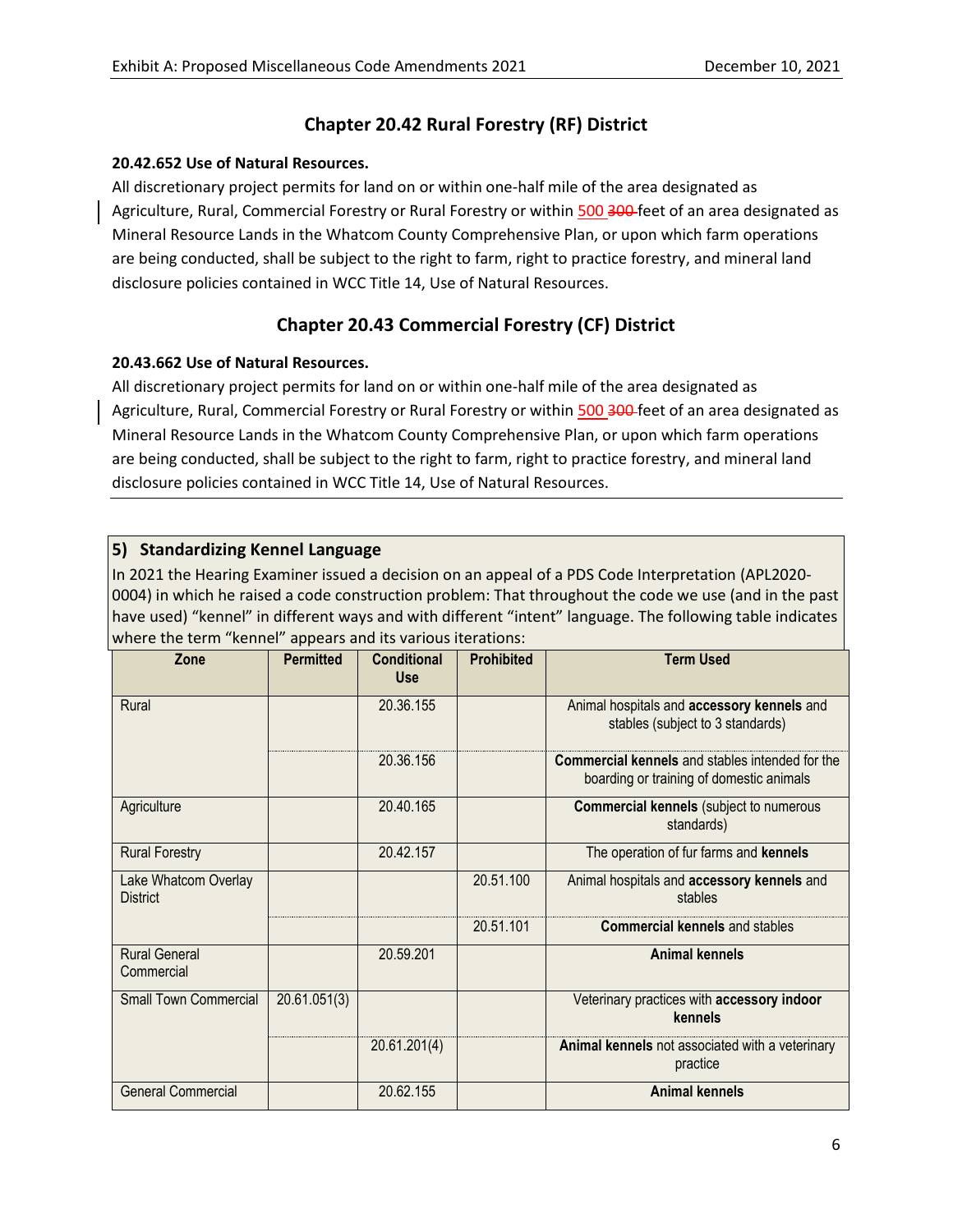| Rural Industrial and<br>Manufacturing                                  | 20.69.053(5) |              |              | Animal hospital and accessory kennels and<br>stables                                                            |
|------------------------------------------------------------------------|--------------|--------------|--------------|-----------------------------------------------------------------------------------------------------------------|
| <b>Water Resources</b><br><b>Protection Overlay</b><br><b>District</b> |              |              | 20.71.220    | Animal hospitals and accessory kennels and<br>stables                                                           |
|                                                                        |              |              | 20.71.221    | <b>Commercial kennels and stables</b>                                                                           |
| <b>Point Roberts Special</b><br><b>District</b>                        |              | 20.72.154(2) |              | In the STC, animal kennels for kenneling up to<br>six animals and that are associated with an animal<br>groomer |
|                                                                        |              |              | 20.72.204(2) | In the STC, animal kennels, except as allowed by<br>20.72.154(2)                                                |

In accordance with of the Hearing Examiner's suggestion, staff would like to remedy this by standardizing the language and by adding a new definition of "accessory kennel." Note that we are not proposing to amend the definition of "kennel," nor the conditions by which they're allowed in some of the zones.

For reference, the definition of "kennel" is:

#### **20.97.191 Kennel.**

 "Kennel" means a commercial establishment in which five or more dogs, cats, or other household pets are housed, bred, or boarded for a fee or compensation. A kennel may include grooming and/or training as accessory uses.

Additionally, staff recommends that kennels be allowed in the Light Impact Industrial district and proposes to add them to the permitted use section of Chapter 20.66.

# **Chapter 20.97 Definitions**

#### **20.97.004 Accessory kennels and accessory stables**

"Accessory kennel"or "accessory stable" means the indoor facilities necessary for an animal hospital or veterinarian to house overnight animals undergoing medical care or treatment.

# **Chapter 20.36 Rural (R) District**

#### **20.36.150 Conditional uses.**

**.156** Commercial kKennels and stables.

# **Chapter 20.40 Agriculture (AG) District**

#### **20.40.150 Conditional uses.**

…

…

…

**.165** Commercial kKennels, as identified in WCC 20.97.191, which shall be located, designed, and operated so as not to interfere with the overall agricultural character of the area, provided the following criteria are met: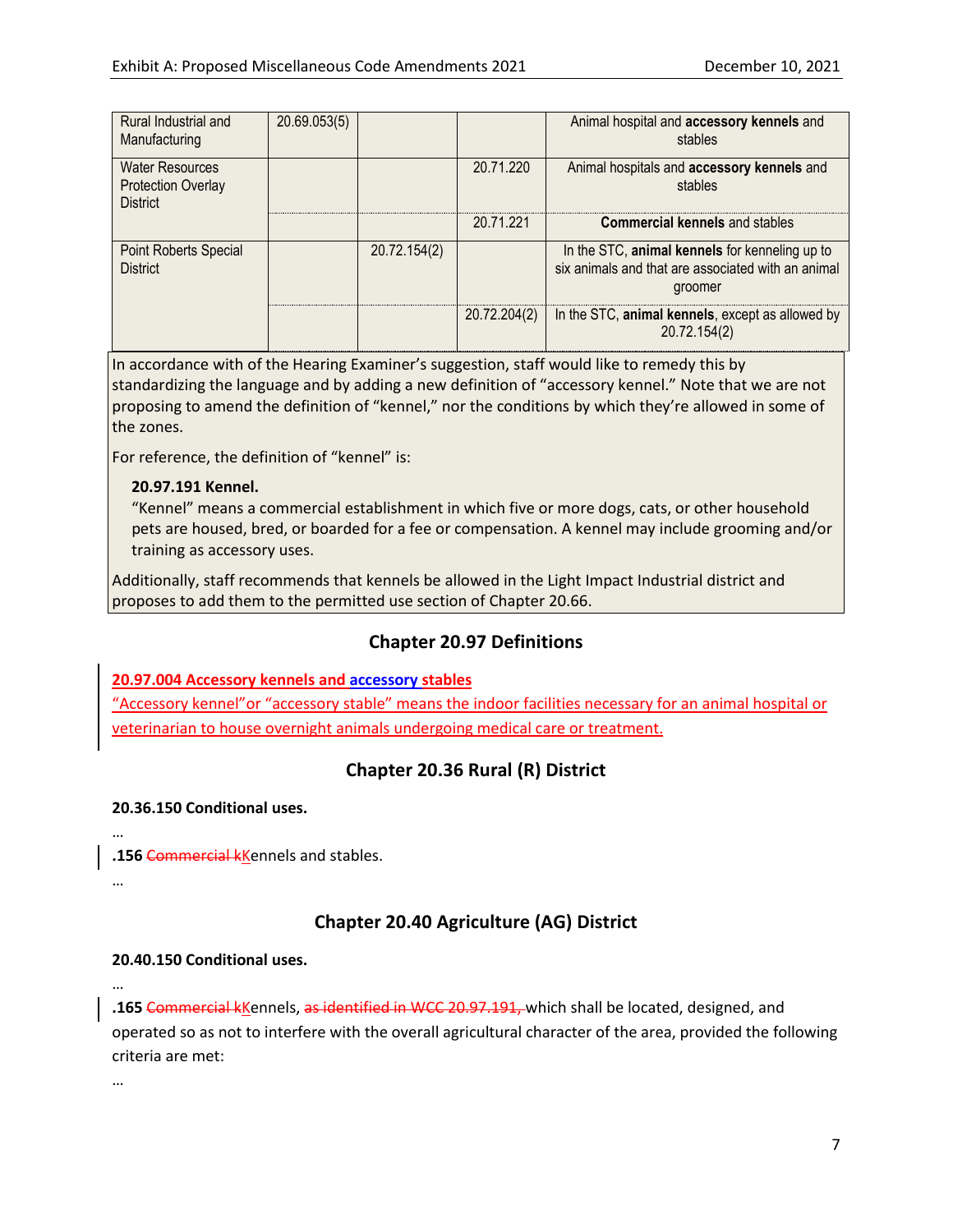## **Chapter 20.42 Rural Forestry (RF) District**

#### **20.42.150 Conditional uses.**

**.157** The operation of fFur farms and kennels.

…

…

#### **Chapter 20.51 Lake Whatcom Watershed Overlay District**

#### **20.51.080 Prohibited uses.**

**.101** Commercial kKennels and stables.

…

…

## **Chapter 20.59 Rural General Commercial (RGC) District**

#### **20.59.200 Conditional uses.**

**.201** Retail and office type uses.

(1) Animal kKennels.

…

…

## **Chapter 20.61 Small Town Commercial (STC) District**

#### **20.61.050 Permitted uses.**

…

**.051** Retail and office type uses.

…

(3) Veterinary practices with and accessory indoor kennels.

…

# **Chapter 20.62 General Commercial (GC) District**

#### **20.62.150 Conditional uses.**

…

**.155** Animal kKennels.

…

#### **Chapter 20.66 Light Impact Industrial (LII) District**

#### **20.66.050 Permitted uses.**

**.082** Kennels

…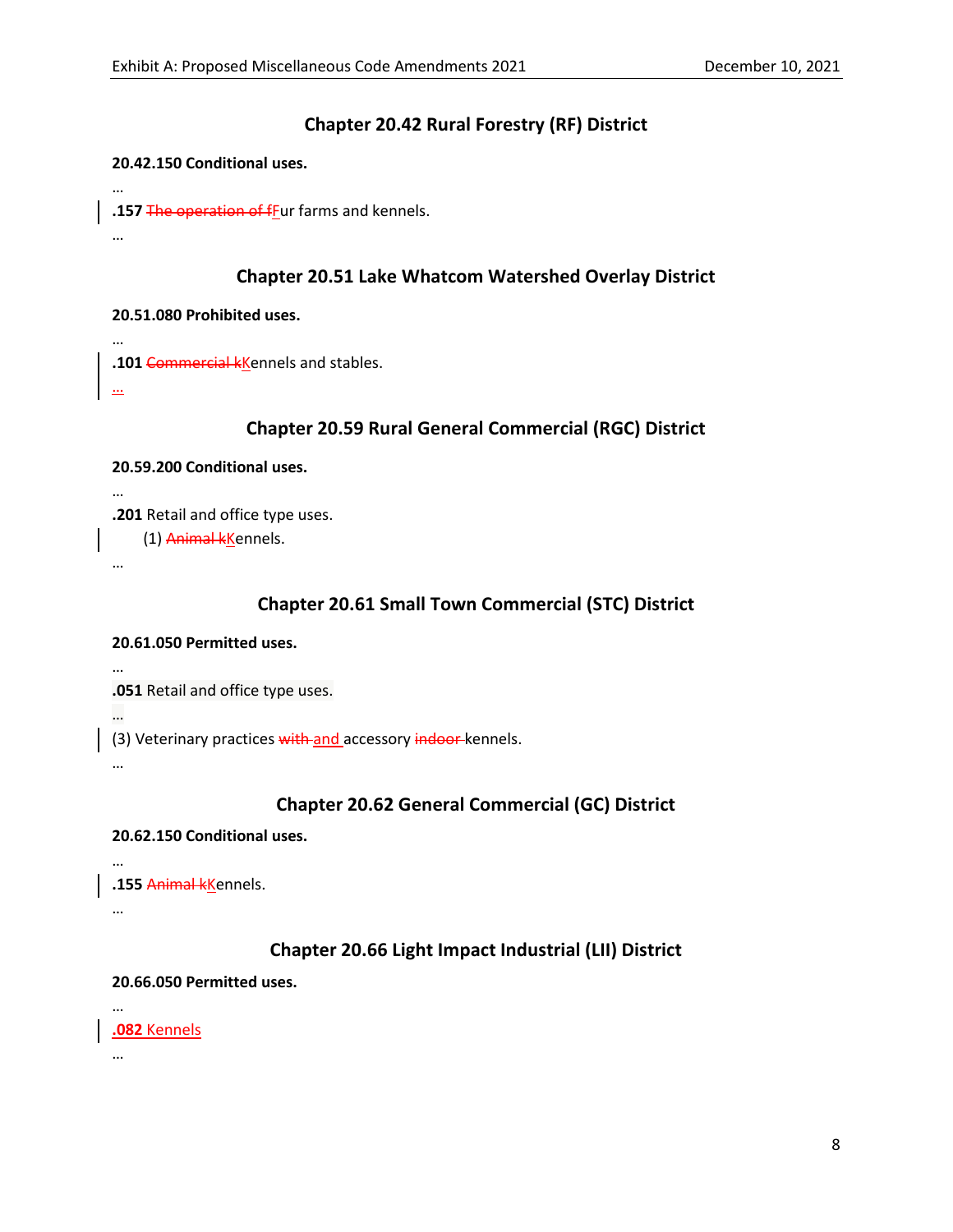## **Chapter 20.71 Water Resource Protection Overlay District**

#### **20.71.200 Prohibited uses.**

**.221** Commercial kKennels and stables.

…

…

## **Chapter 20.72 Point Roberts Special District**

#### **20.72.150 Conditional uses.**

**.154** In the Small Town Commercial District:

…

…

…

(2) Animal groomers and accessory kennels for kenneling up to six animals and that are associated with an animal groomer.

#### **20.72.200 Prohibited uses.**

**.204** The following uses are prohibited in the Small Town Commercial Zone District:

(2) Animal kKennels, except as allowed pursuant to WCC 20.72.154(2).

#### **6) Childcare Facilities Definitions.**

In 2009 via Ord. 2009-034, the Council amended the definitions of and standards for the various types of childcare centers the County allows, adopting the following definitions:

#### **20.97.092 Day care center.**

 "Day care center" means a structure other than an occupied dwelling unit regularly providing care during part of the 24-hour day to 13 or more children.

#### **20.97.126 Family day care home.**

 "Family day care home" means an occupied dwelling unit regularly providing care during part of the 24-hour day for six or fewer children in the family abode of the person or persons under whose direct care the children are placed. Such care in a family day care home is limited to six or fewer children, including those children living in the home or children of other close relatives cared for in the home.

#### **20.97.241 Mini-day care center.**

 "Mini-day care center" means a structure other than an occupied dwelling unit regularly providing care during part of the 24-hour day for 12 or fewer children. Such care in a mini-day care center is limited to 12 or fewer children, including those children of the faculty or children of other close relatives cared for by the faculty.

#### **20.97.242 Mini-day care home.**

 "Mini-day care home" means an occupied dwelling unit regularly providing care during part of the 24 hour day for seven to 12 children in the family abode of the person or persons under whose direct care the children are placed. Such care in a mini-day care home is limited to 12 or fewer children, including those children living in the home or children of other close relatives cared for in the home.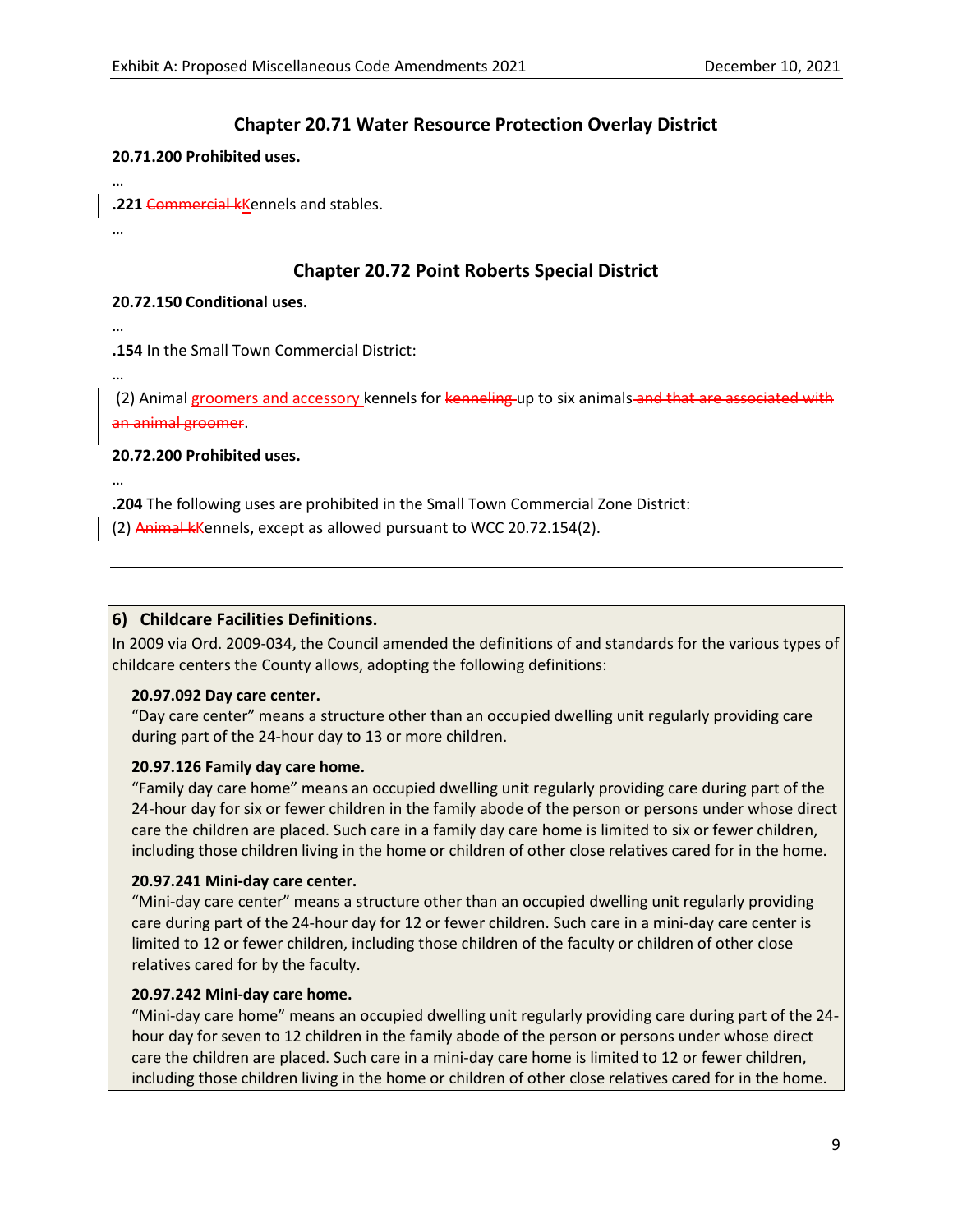However, the previous (then existing) definitions were not deleted by Ord. 2009-034. As clean up, staff proposes to do that now so that our code doesn't contain conflicting definitions.

Additionally, Ord. 2009-034 designated family day care homes as an accessory use (in the 9 zones where they were allowed), but failed to remove them as permitted uses, so now they're listed as both in 5 of those zones. Thus, staff proposes to delete family day care homes as a permitted in those 5 zones, leaving them as an accessory use. Doing this will not change in what districts family day care homes are allowed as an accessory use, as they would still be listed as such in the UR, URM, UR-MX, RR-I, R, TZ, AG, NC, and RGC districts.

# **Chapter 20.20 Urban Residential (UR) District**

**20.20.050 Permitted uses.**

…

…

…

…

…

.059 Family day care homes subject to the requirements of WCC 20.97.180 for home occupations. …

# **Chapter 20.22 Urban Residential – Medium Density (URM) District**

#### **20.22.050 Permitted uses.**

.057 Family day care homes subject to the requirements of WCC 20.97.180 for home occupations. …

# **Chapter 20.24 Urban Residential Mixed (UR-MX) District**

#### **20.24.050 Permitted uses.**

.057 Family day care homes subject to the requirements of WCC 20.97.180 for home occupations. …

# **Chapter 20.37 Point Roberts Transitional Zone (TZ) District**

#### **20.37.050 Permitted uses.**

.056 Family day care homes subject to the requirements of WCC 20.97.180 for home occupations. …

# **Chapter 20.40 Agriculture (AG) District**

#### **20.40.050 Permitted uses.**

.057 Family day care homes subject to the requirements of WCC 20.97.180 for home occupations. …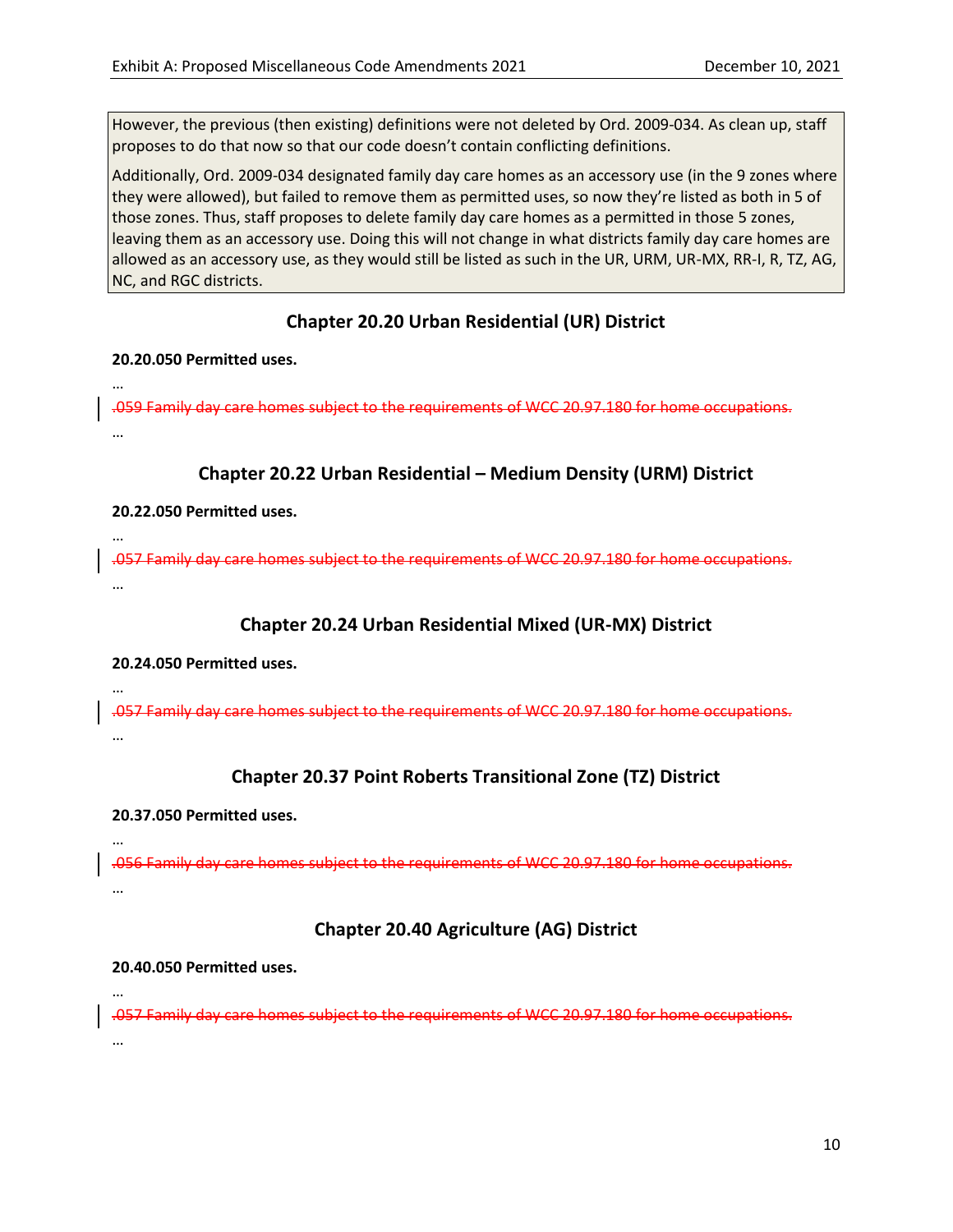# **Chapter 20.97 Definitions**

#### **20.97.052.1 Child care facilities.**

"Child care facilities" means a family day care home, mini-day care center, and day care center as defined below:

- (1) "Family day care home" means a person regularly providing care during part of the 24-hour day to six or fewer children in the family abode of the person or persons under whose direct care the children are placed.
- (2) "Mini-day care center" means a person or agency providing care during part of the 24-hour day to 12 or fewer children in a facility other than the family abode of the person or persons under whose direct care the children are placed, or for the care of seven through 12 children in the family above of such person or persons.
- (3) "Day care center" means a person or agency that provides care for 13 or more children during part of the 24-hour day. (Ord. 99-068, 1999).

## **7) Agricultural Boundary Line Adjustments**

The language of WCC 20.40.254 contains the general criteria that apply to the separation of farmstead parcels through both agricultural short plats and boundary line adjustments. However, some of the language is confusing as it mixes requirements for the two even though certain ones only apply to one or the other. In particular, the sections addressing "remainder parcels" only apply to short plats, not BLAs. Staff proposes to alleviate this confusion by clarifying which criteria only apply to short plats, and which apply to BLAs. No policy amendments are proposed, only grammatical ones.

#### **20.40.250 Division or modification of parcels.**

#### **.254 Separation of the Farmstead Parcel Criteria.**

- (1) The criteria for approval for the farmstead parcel and remainder parcel created through agricultural boundary line adjustment or agricultural short subdivision shall be the following:
	- (a) The area of the parcel containing the farmstead home site, whether the home exists or is to be added, is limited to the minimum amount required to encapsulate structures, parking areas, driveways, septic systems, wells, and landscaping required setbacks; and
	- (b) The farmstead parcel size shall be as stated in WCC 20.40.251, unless the existing residential structure(s) and/or well and septic constraints require a larger parcel, but shall not exceed the maximum lot size consistent with the exceptions in WCC 20.40.253; and
	- (c) The farmstead parcel and farmstead home site meet the siting criteria contained in WCC 20.40.650; and

#### (d) For agricultural short plats:

- (i) A remainder parcel shall be created equal to or greater than 10 nominal acres; and
- (ii) The remainder parcel shall have no existing residential development and no development rights, and a condition containing the language as provided in WCC 20.40.250(4)  $er$  (5)-shall be included on the short plat or boundary line adjustment for the remainder parcel prior to final approval; and
- (iii) The applicant and his or her heirs provide right of first purchase for a period of not less than 60 days through deed restriction to the original purchaser and subsequent purchasers of the